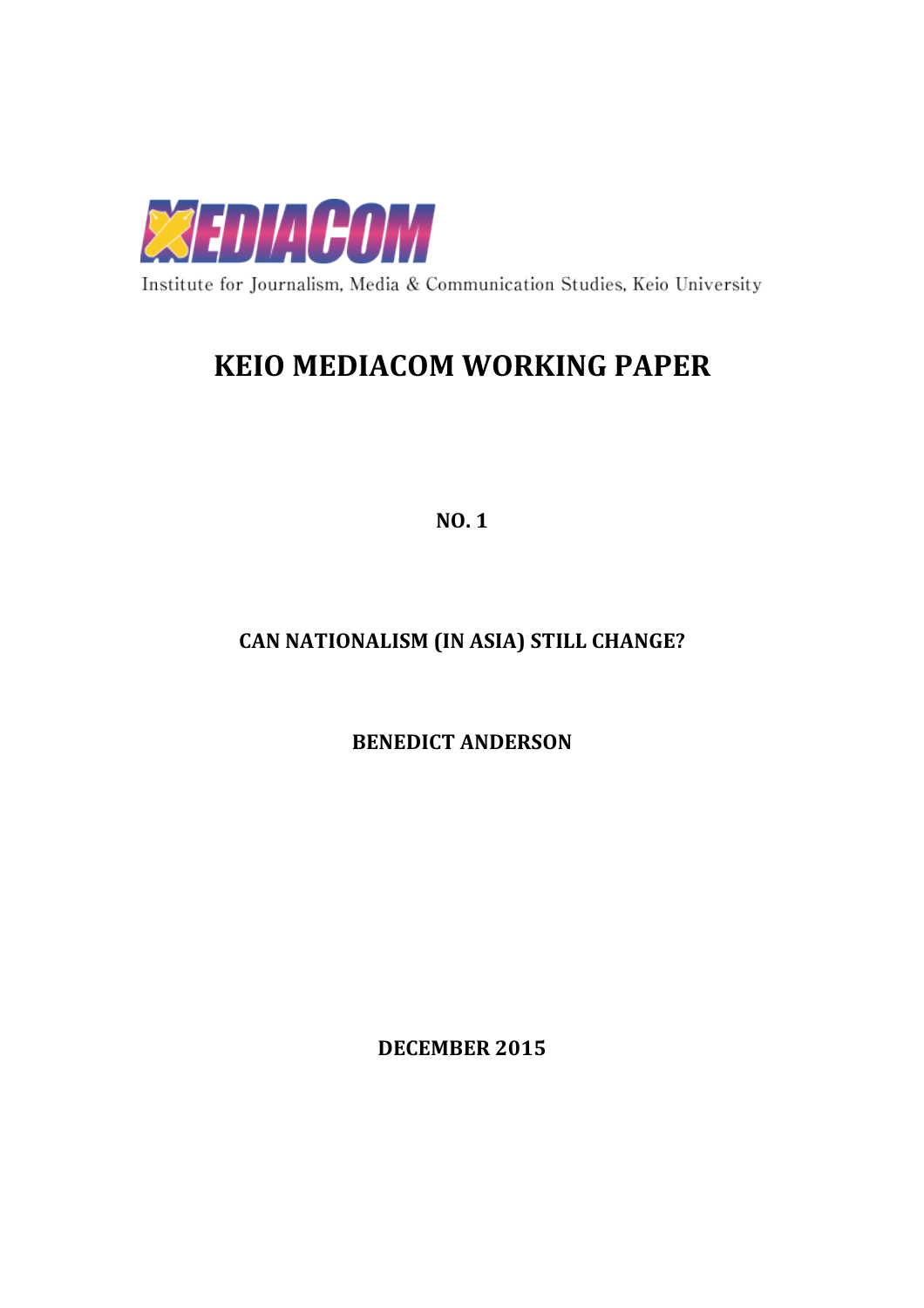## **Editor's note**

Benedict Richard O'Gorman Anderson passed away on 12 December 2015 in Batu, East Java, Indonesia. He was 79 years old. Professor Anderson was the author of, among others, *Imagined Communities* (1983) and *Under Three Flags* (2005). Back in March 2007, we had the honor to host him as keynote speaker for an international workshop entitled "Changing Faces of Nationalism in Asia," one of the events organized to celebrate the  $150<sup>th</sup>$  year anniversary of Keio University. The article below is the paper he delivered for the public lecture. He had given permission to print it in a campus bulletin back then, which we unfortunately had neglected to do. We are publishing it today in order to commemorate his extraordinary work in the fields of nationalism and Southeast Asian studies, and especially, speaking as a former student of his at Cornell University, his generous spirit as scholar.

Rest in peace, Ben!

Yamamoto Nobuto 13 December 2015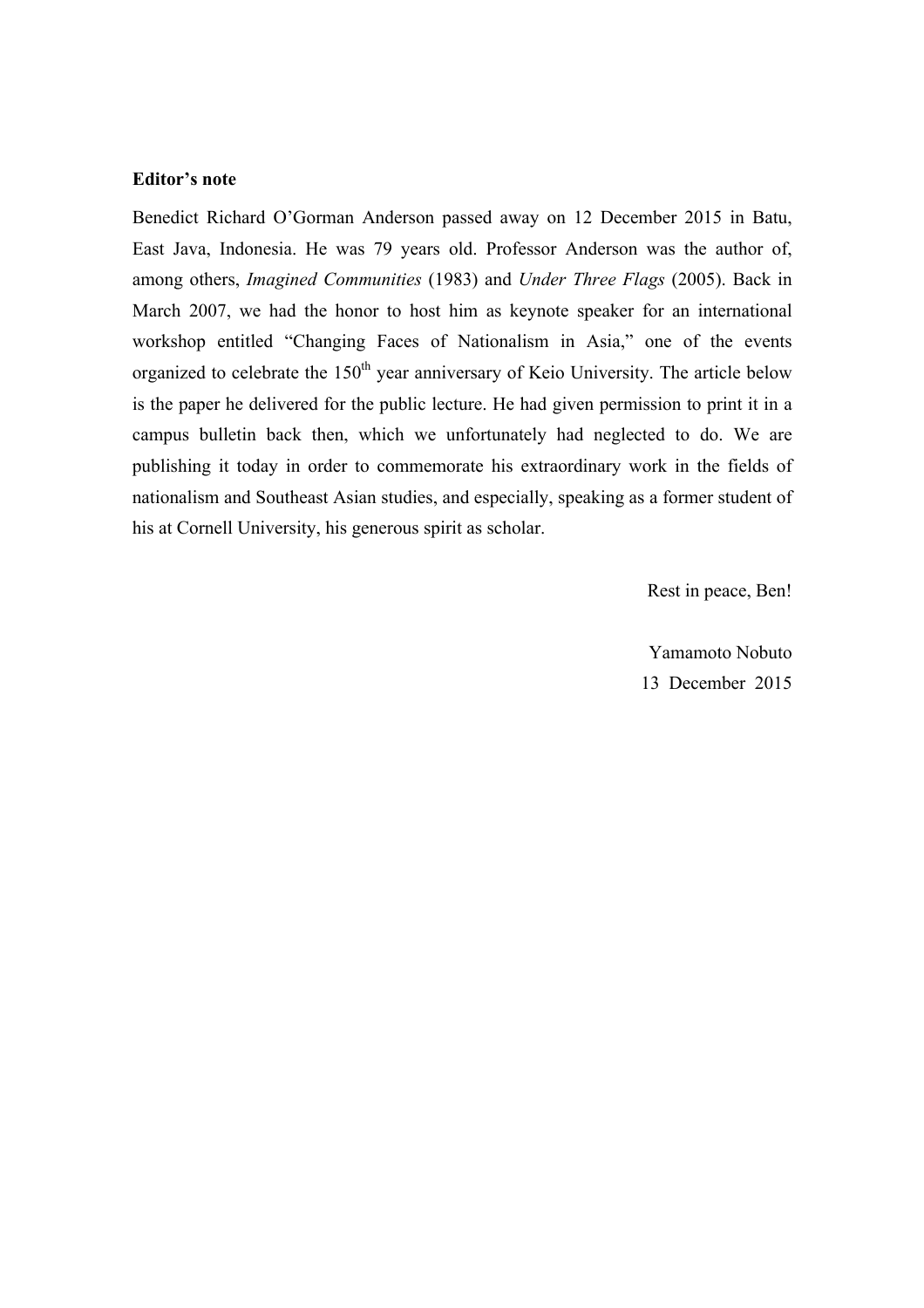Towards the end of the last century the great British-Jewish comparative historian Eric Hobsbawm expressed the view that the explosion of highly sophisticated theoretical and empirical studies of nationalism, which began in the early 1980s, was a sign that nationalism's world noon-time had passed. Using Hegel's vivid metaphor "Minerva's owl takes flight at dusk," – meaning that we only understand a great world-historical force when its end is near, he argued that nationalism's creative, emancipatory energies have become almost exhausted, and it is now condemned to repeat itself in ever more defensive, reactionary, and sterile forms. What he might also have said is this: the nation-hyphen-state, to which all nationalisms aspired, was the first state form in history to be based on the idea of the Future and of Progress, with a utopian horizon always receding up ahead. But what would happen if this rosy horizon disappeared, and the nation-state was left in the nostalgic posture of defending, naively or cynically, the past?

If one looks around Asia today, one could easily believe that Hobsbawm was correct. Koizumi and Abe have nothing to say about the rosy future, but offer plenty of equivocations or even lies about the past. The same could be said of the governments in Yangon, Bangkok, Manila, Seoul, Phnom Penh, Peking, Dakha, Islamabad, Jakarta, Delhi, Kuala Lumpur, Hanoi and Colombo.

How should one think about this? A number of years ago a fine American historian published a study of German policy towards Catholic and Jewish Poles forcibly included in the Empire after the late 18th century partition of Poland between Germany, Russia, and Austro-Hungary. Impressed by the successes of the French Revolution in attracting followers all over Europe, the rulers of Germany tried very hard to assimilate these new subjects, but failed to do so in many cases because they had nothing to offer them that paralleled the utopian slogan – Liberty, Equality, Fraternity. The German empire was an authoritarian state, dominated by an aristocracy, with little capacity to feel fraternal to these Slavs and Jews. Worse still, they came more and more inclined to believe that they had failed, not because of stupid policies, but because truly German Germans were unique, very ancient, and connected as much by blood as by language or culture. Here the basis was laid for the horrors of Nazism.

It is not at all difficult to find thematically comparable examples in modern Asia. Prenational Tokugawa Japan forbade the Ainu from adopting Japanese dress and customs, and insisted that envoys to Kyoto coming from Okinawa dress as 'Chinesely' as possible. But nationalist Meiji Japan did the opposite, in a harsh manner that did not open any utopian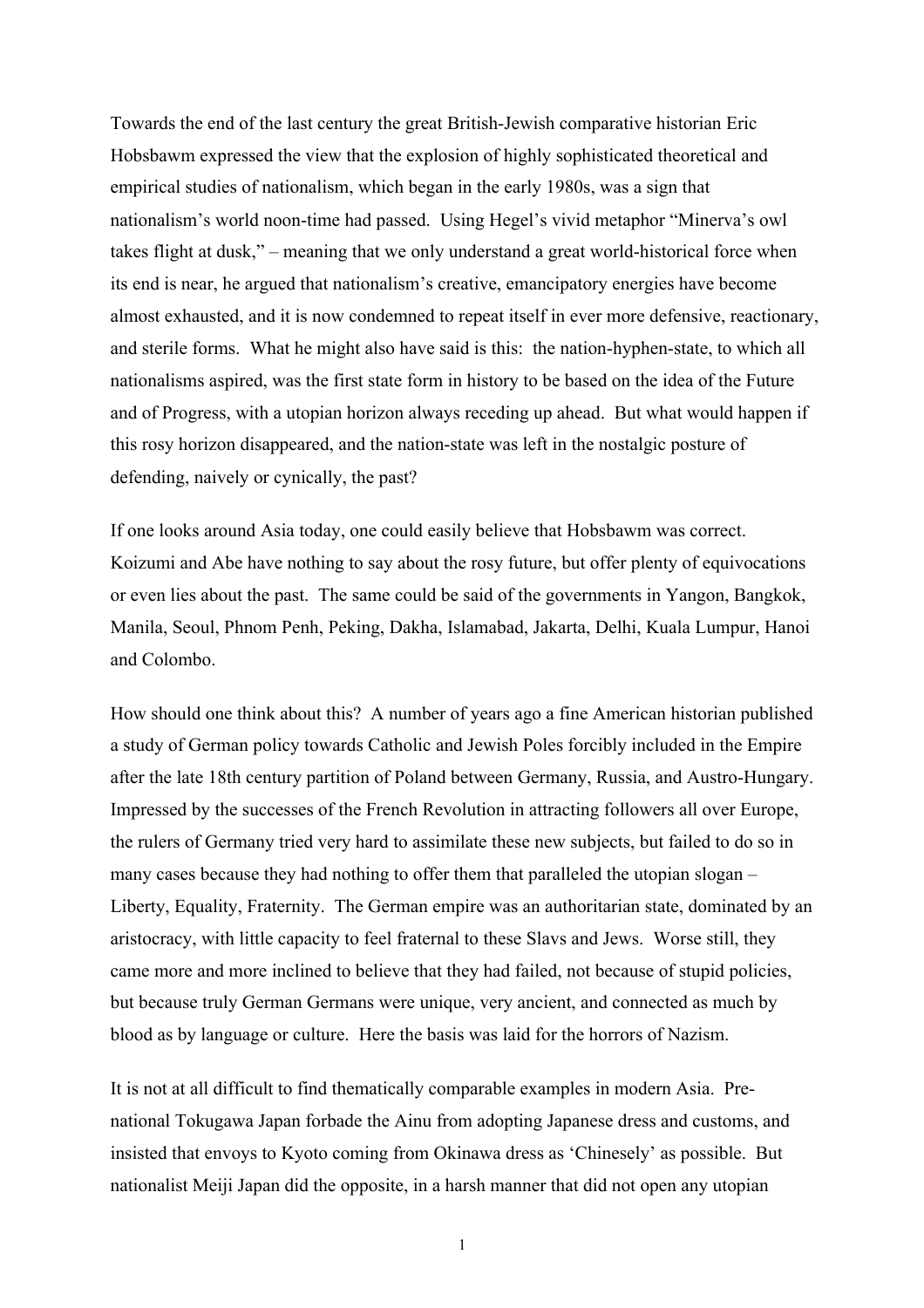horizons. Vietnam, Laos and China all offer examples in the German manner, failed policies of coercive assimilation, whereby minorities come to see death not hope on the horizon. The southern Philippines, West Papua, East Timor prior to 1999, the old Scheduled Territories of Burma, Thailand's Malay south, and so on, have very similar experiences. It has always struck me as symptomatic that if Indonesians call someone a warga negara, which means citizen, they are referring strictly to people of Chinese descent. Everyone else is an Indonesian, as if citizenship and Indonesianness were conceptual opposites.

But are we looking at things too one-sidely? I think it is worth a brief look back at what successive waves of nationalism historically aimed for, and partially achieved.

The first grand wave was opened with the American Declaration of Independence in 1776, and was soon followed by revolutionary uprisings in the Caribbean and South and Central America. The central feature here was the abolition, with a few short exceptions here and there, of the dynastic principle of monarchy, and the introduction of republican forms of government based on elections (however corrupt and violent). Revolutionary France soon succumbed to Napoleon's self-installation as Emperor and the restoration of the Bourbon dynasty up until the 1870s. Europe generally remained overwhelmingly monarchical till the end of the Great War. But thereafter rapid decline. Today, however, only about 14% of the United Nations has a hereditary figure as head of state. Their combined land area is less than half Brazil's and their total population less than half India's. It is certain that this percentage will continue to decline. That said that we have also to remember that these new republics excluded from citizenship all women, indigenous peoples, and often the poor. Bolivar succeeded in abolishing slavery in the old Spanish Empire, but the US kept it till the 1860s, and the discriminatory residues are still very visible there to this day. Only Imperial Brazil kept slavery longer.

The second wave occurred in Europe (which then included a substantial part of the Ottoman Empire, growing steadily in strength from the 1830s till the Great War). Popular nationalist movements in Europe were also often aimed against dynastic and aristocratic rule, but typically spoke in the name of oppressed and subjected peoples; in particular their cultures and languages == something new by comparison with the Americas. Coupled with Romanticism, this kind of nationalism resulted a huge tide of creative activity in literature music, and other arts, as well a serious archaeology of popular, especially peasant, traditions. It was no longer to be dangerous or shameful to speak and write in Finnish, Gaelic, Catalan,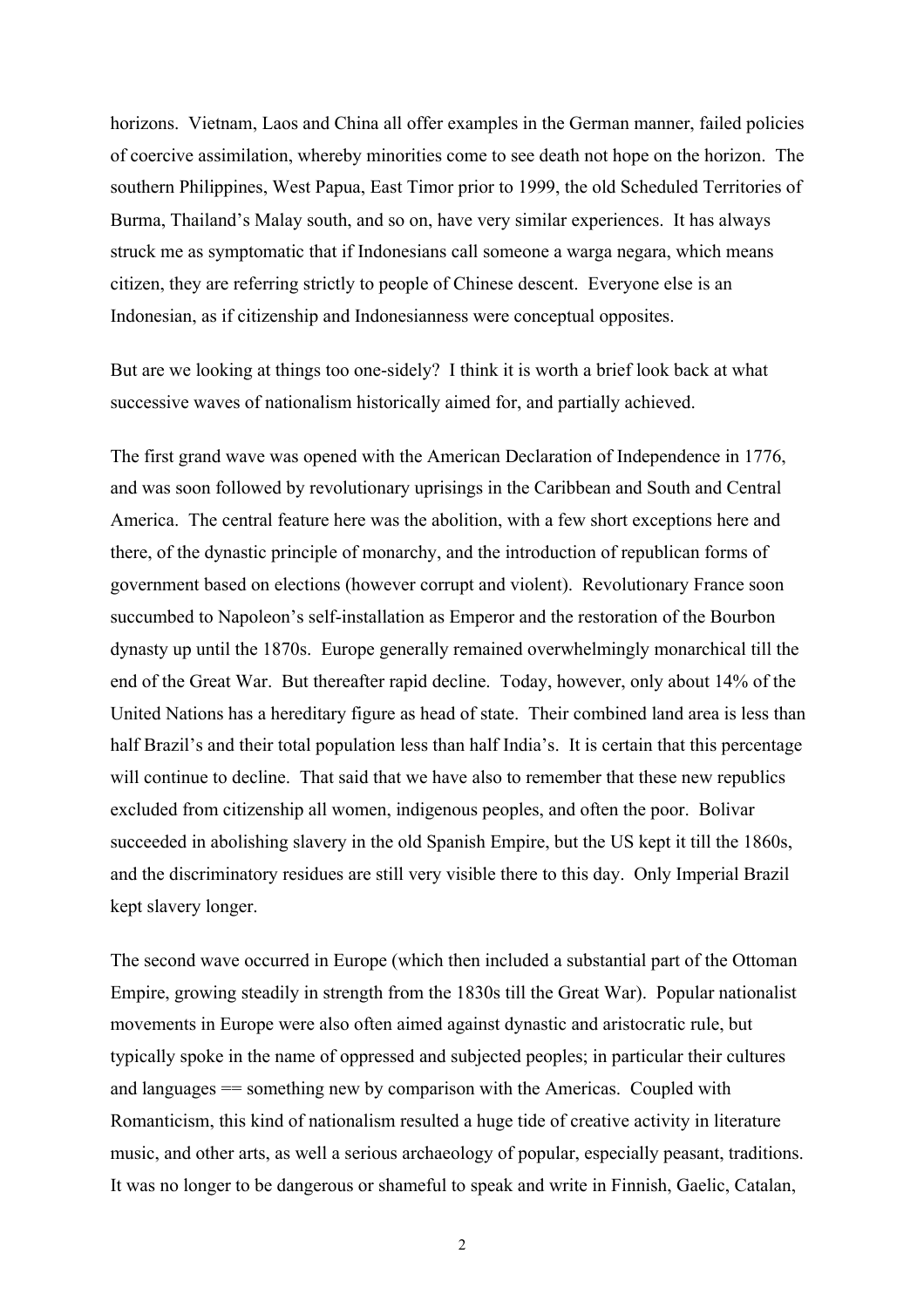Norse, and so on. (We can also see here the origin of today's identity politics.) It is, nonetheless, very important to recall that these nationalist movements also had their international aspect; they usually regarded each as brothers, and it was out of this brotherhood that eventually the concept of the League of Nations emerged.

But women were still excluded from public political life for the most part; and a good number of these nationalist movements did not hesitate to oppress smaller minorities like Jews and Gypsies if they had the power to do so. In self-preserving reaction to these movements, threatened aristocratic and monarchical groups tried to nationalize themselves, and to use nationalism as an instrument of state, rather than the state as an instrument of nationalism as had been the case earlier. In Asia the most striking example of this counterflow was Japan.

The last big wave of emancipatory nationalism is represented by the anticolonial movement, which began to appear in Asia during the 1880s in the Philippines and India, and in Black Africa during the 1930s. Hitherto all the nationalist movements were "white," and some of them were not above colluding with racist imperialism. It was the anticolonial movement that made nationalism something world-wide, available to everyone regardless of the colour of their skins. The anticolonial movements represented an advance over earlier forms, in that generally they opened public life to women, and they initially at least saw themselves as Left. This tendency operated at the bases of colonial=era societies; but in Asia, especially, eventually, after independence, produced a series of female national leaders, some pretty good, some fairly wicked, to a far greater extent than in Europe or the Americas. These movements also for a long time thought of themselves as involved in a brotherly manner in a common international struggle, with today's UN as the eventual institutional form thereof.

We can add two further important aspects of these anticolonial movements. In the majority of cases they arose within and against particular colonial states, whose boundaries had nothing to with nationality, and everything to do with the accidents of military conquest and imperial rivalries. Hence their populations typically consisted of many groups with different mother=tongues, cultures, and religions, unlike the majority of cases in Europe. Hence a lot of genuinely new things had to be created. The strange half-Latin half-Greek name Indonesia, invented by an obscure German scholar in the late 19th century, and the Philippines, named after the 16th century Spanish monarch Felipe II are specially striking examples. But Vietnam, "Burma," Malaysia, Pakistan, Bangladesh even India are modern coinages. We are speaking here of genuinely national identities often deliberately without ethnic content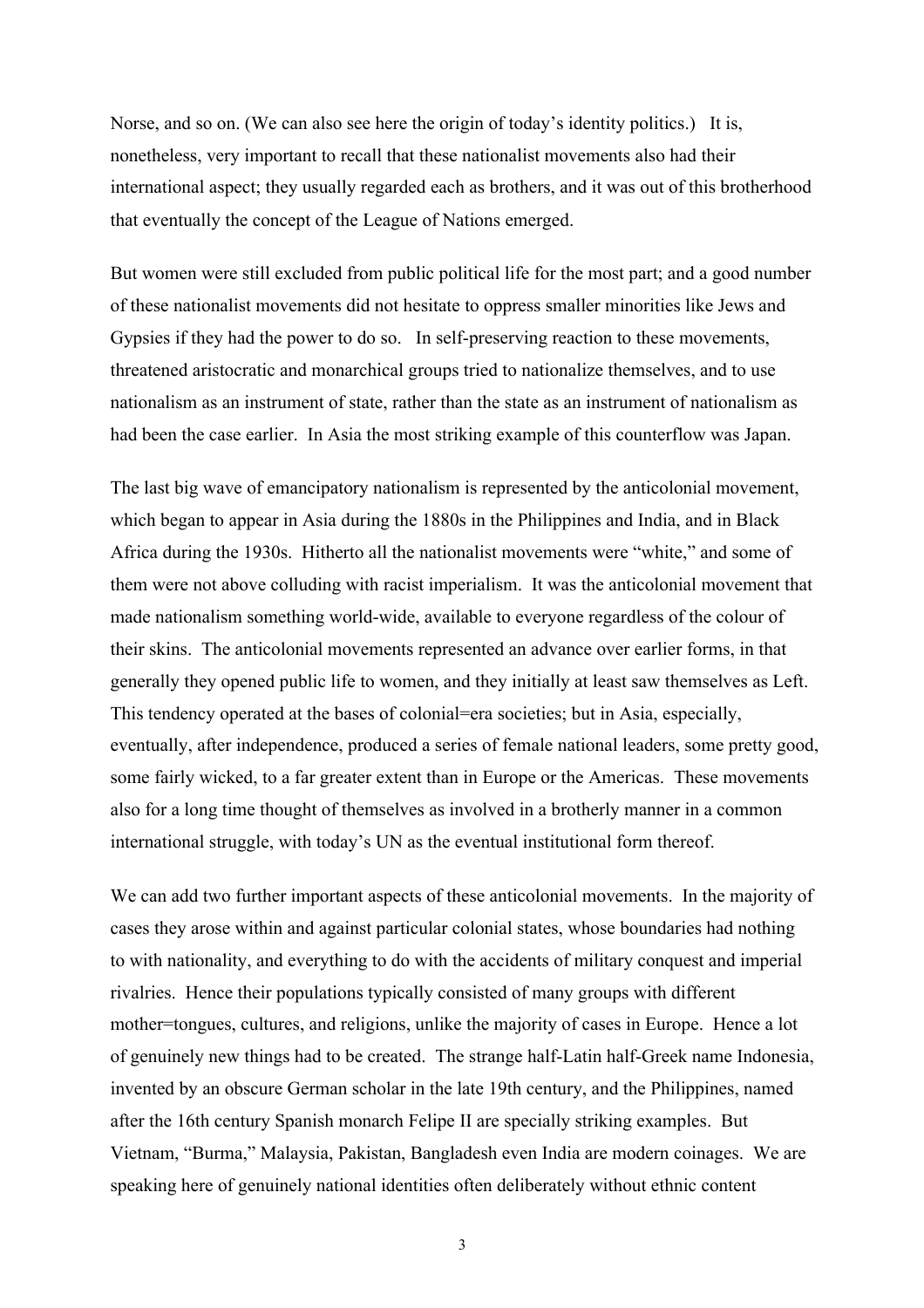(Finnish, however, could be either national or ethnic depending on circumstances). Anticolonial nationalisms were thus very often the pioneers in incorporating what Europe and North America would much later on call "multiculturalism." Secondly, these nationalisms typically had to wrestle with the question, rarely raised in previous nationalist movements, of language. By luck, Indonesia was well placed to create an astonishingly successful national language which does not belong to any powerful domestic group. But this was a rare exception. The solution most often – quite unlike Europe – was to establish separate languages of state and languages of nationality, with the former typically that of the former imperial ruler, but now "neutral" from an ethnic point of view, if not from that of class. In many places the national languages were and are plural – South Africa today recognized no less than 13 national languages, as well as English as language of state. But there were of course also many cases where the numerically dominant ethnic attempted to impose its language on the others, rarely with complete success.

The formation of the United Nations also represents, if we look back historically, another milestone in the emancipatory progress of nationalism. Why so? It was created in the immediate aftermath of what Europeans think of as the Second World, which was characterized by massive, quite traditional conquests of huge amounts of enemy territory. We recall Hitler's vast Third Reich, Japan's Greater East Asia Sphere, and even Stalin's wide expansion of the Soviet Union's western borders. But the first two were destroyed by the war, and Stalin's gains in the 1930s and 40s were largely lost, quite peacefully in the 1990s. The crucial fact is that United Nations represents the end of one old and very powerful reason for war: conquest. This is one reason why no country today still has a Ministry of War, only ministries of defense or security. Since 1946, no state has substantially enlarged its territory, except Israel, and few seriously believe that in the end Israel will be able to hang on to its annexations. National territories have become sacrosanct. New nation-states continue to come into existence, but they are born from internal conflicts, not external conquest. The Soviet Union, Old Ethiopia, Old Pakistan, and Yugoslavia are the best example of this splitting process, which will continue in the future. This does not mean that the big powers do not continue to bully and manipulate the small nations, but it does mean that they cannot obliterate them or incorporate them anymore.

It is always possible that war will break out between members of the United Nations – it is not difficult to imagine China and Japan, for example, entering hostilities. But the result of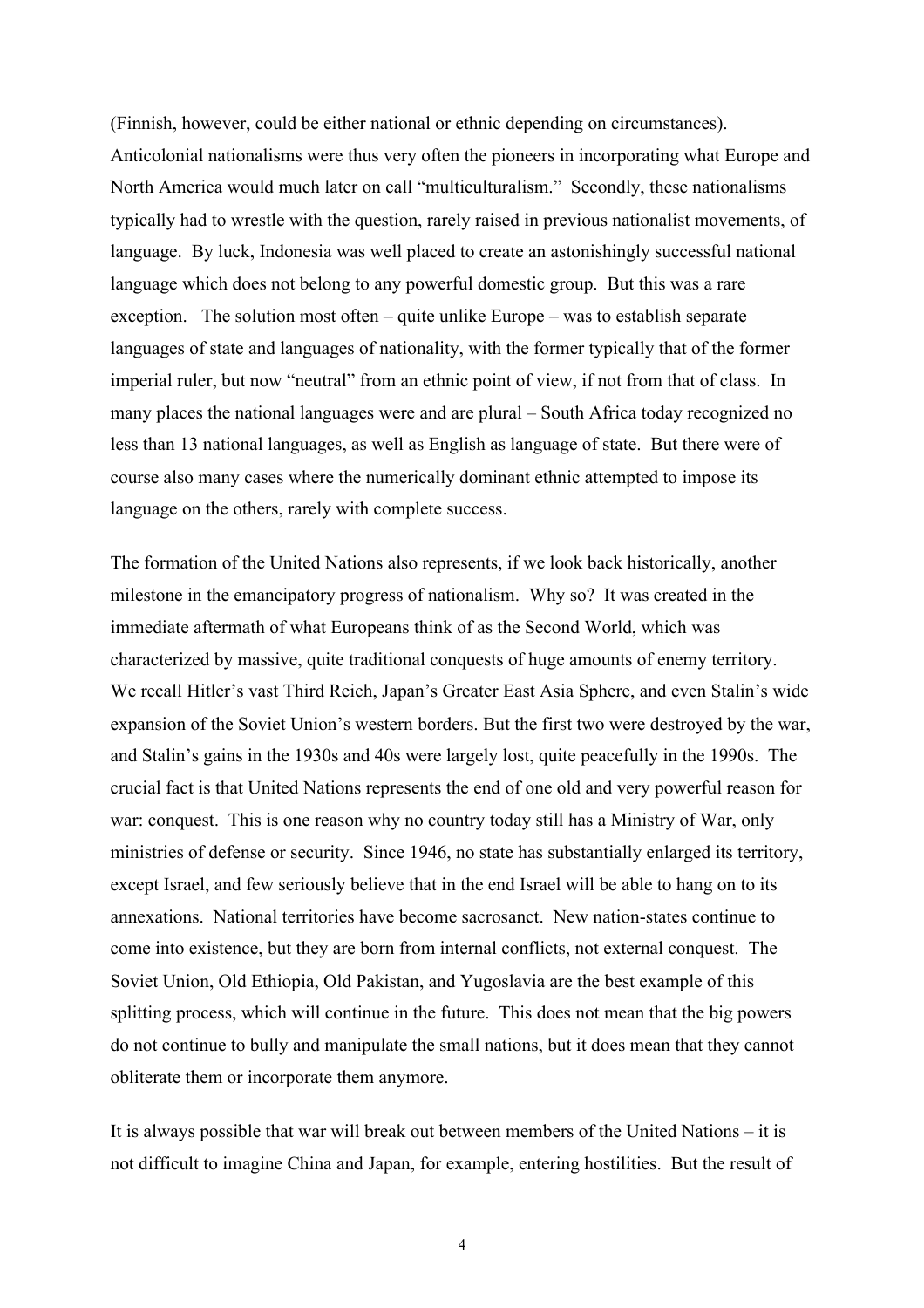any such war will not be the cession of Kyushu to Peking, or Manchuria to Japan. At worst it will be a matter of a few tiny islands in the seas between then, and perhaps the oil beneath the water. Thus there is a kind of emancipatory normative base to the United Nations, which seems to us commonplace today, but never, surely, be paralleled by a United Religions or United Ethnicities.

Are there still evolving emancipatory elements in nationalism?

I think so, but one could also say that they are not so much something entirely new, as extension of nationalism's emancipatory logic. Let me give you just three examples. The first is the field of social welfare. If one compares the 'state' in 1807 or 1907 with that in 2007, one sees a vast expansion, even if often corrupt and incompetent, of national agencies for promoting citizen welfare: social security, minimum wages, health care, schools, etc. which in principle are designed to show that the national state represents and cares for the everyday welfare of all its components, something that would have horrified Washington or Bolivar, McKinley or Asquith. Over the past two decades neoliberal ideologies have conducted a fierce assault on 'state welfarism,' but I think this has probably already passed its peak, as the real consequences of privatization become more obvious.

The second example is the growing political activism and power of oppressed indigenous groups, mainly but not entirely in the Americas. The most spectacular sign of this is Evo Morales' election as president of Bolivia, the first time in almost 200 years that an indigenous Aymara has become head of state. A fair number of hopeful experiments are going on to give such groups much enlarged autonomy and self-government. One can find Asian examples, too, in Indonesia, Burma, the Philippines and Taiwan. But again, it seems to me that these developments are mostly logical extensions of earlier nationalist aspirations.

Less important, but very interesting are gender-based activisms. For most of its history nationalism was either silent about gays or lesbians or took a strong punitive line against them. The US offers us an especially fascinating example, given the country's fiercely homophobic traditions. Forty years ago homosexuals were persecuted and had no public voice; today the country is deep in a debate about gay and lesbian marriage. The grounds for this change are clearly national. Gays and lesbians in the US are treated far better today than a generation ago, not on the grounds of their homosexuality but rather on their claims as Americans, or better, citizens of the Republic. Comparable movements are becoming visible in Latin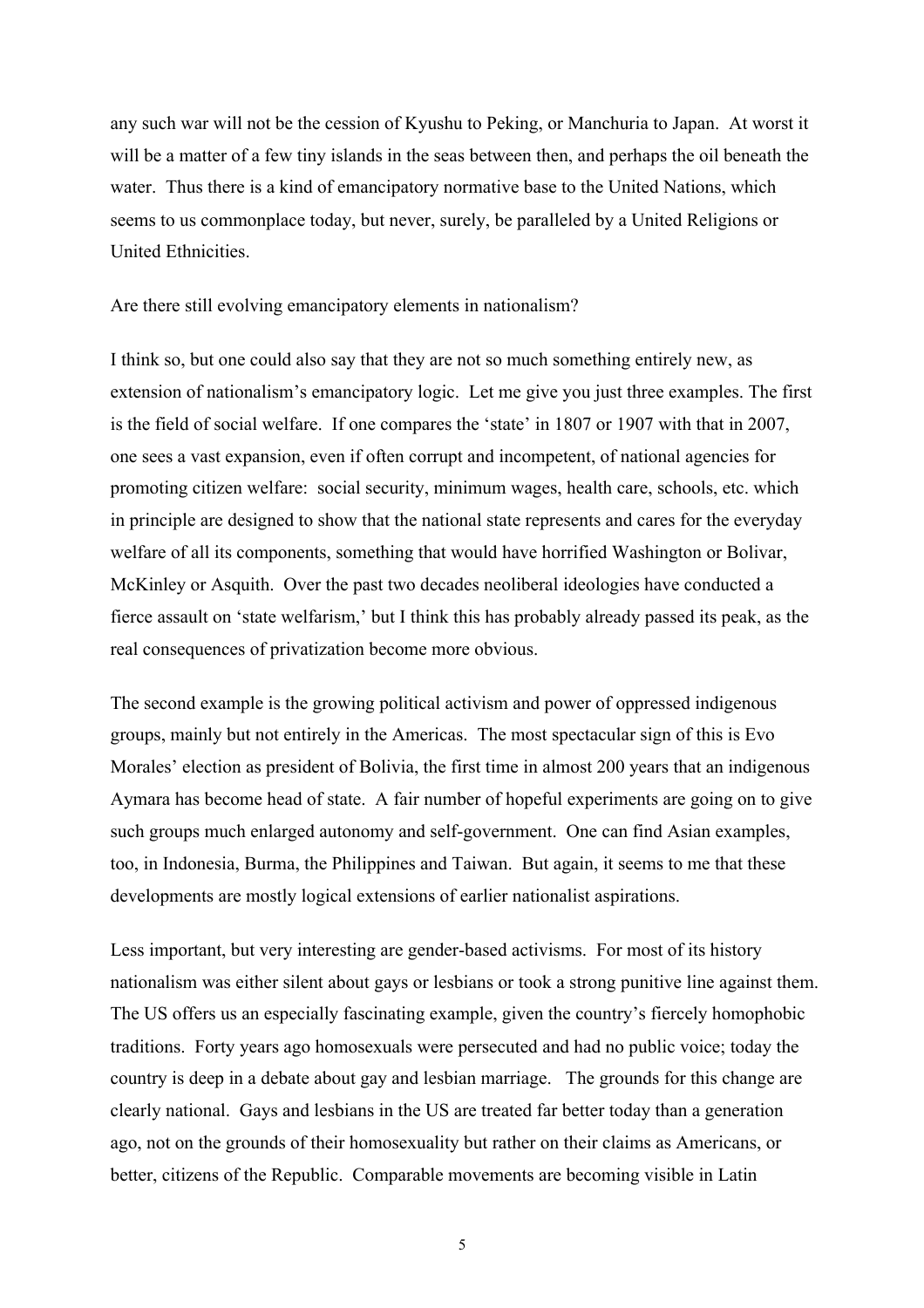America, Europe, Asia, and even in Africa. How new is it? It would have startled Mazzini, Ataturk, and Sun Yat-sen, but one could say that in a way it is a logical extension of the movement for women's suffrage and female emancipation, itself inseparable from the history of nationalism.

There is enough here to support my belief that Hobsbawm's verdict on nationalism's future is rather exaggerated. I would also be inclined to go one step further. Across the globe a consensus is building that massive, planetary catastrophe lies not too far up ahead. It is quite clear that the only institutions with the capacity to diminish or ward off this catastrophe are the nation-states in the United Nations, acting in some kind of negotiated concert, and facing growing public (national) insistence that serious action be undertaken. It is by no means certain that they will succeed, and there are plenty of grounds for apprehension, but there is no chance at all without them.

In spite of all this, there is evidence that nationalism faces some new difficulties, conceptual and practical. I will discuss briefly only two, which are interrelated, and also probably the most important,

The first is unprecedentedly large migrations of nationals, sometimes temporary and sometimes semi permanent, across national boundaries. We are familiar with the main reasons for this. Global inequality is today worse than the internal inequality in almost any single country. The immiseration of huge populations in the global South is pushing the migration wave, while spectacular demographic decline and ageing in the countries of the rich North are pulling in uneasy concert. But we can also observe immigrations going on legally and illegally in other directions – go to Taiwan, to Singapore, to Malaysia, to Thailand and you will find hundreds of thousands of such migrants. I would say that the most peculiarly Asian aspect of this is the huge demand for live-in maids in bourgeois families. Such live-in maids are much rarer in Europe and the Americas, and indicate that for the Asian employers a reactionary pseudo-feudal, social climbing is at work.

These huge migrations put pressure on nationalism are contrasting ways. One can consider first the nationalisms of the host countries. There are ruthless regimes like that in Singapore, a small-city state with weak popular nationalism and no traditional of civil liberties. In Singapore foreign workers are not allowed to settle, are heavily policed, have no civil rights, and, as far as possible, are prevented from marrying locals. Korea, on the other hand, facing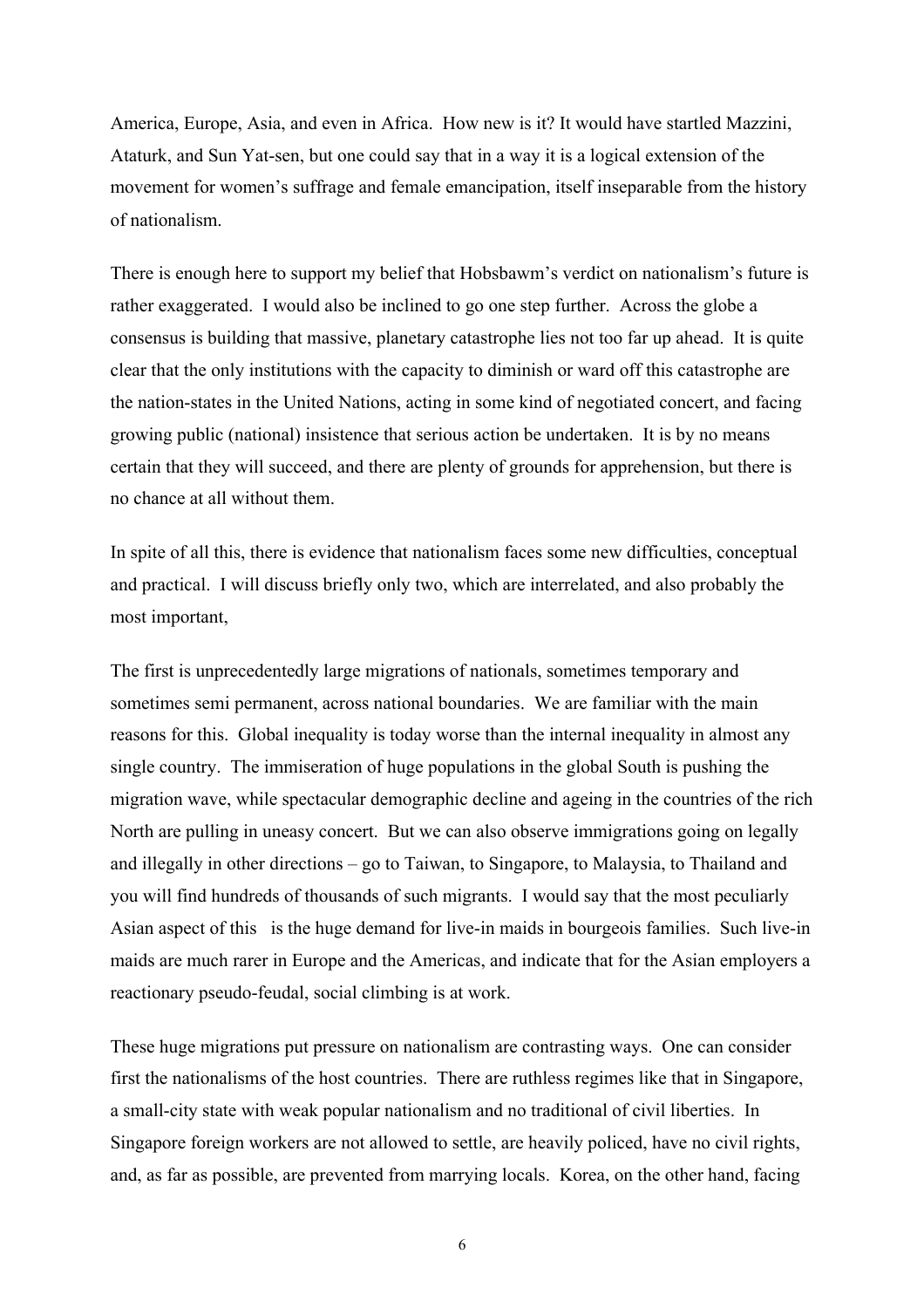depopulation in rural areas and the difficulty of male farmers obtaining Korean wives, has half-encouraged the importation of wives from Southeast Asia. Taiwan does the same, driven primarily by fear of immigration for the poorer provinces of China. Germany is an unusually interesting case because, for historical reasons mentioned earlier, German nationalist ideology liked to conceive of Germanity in terms of blood and lineage. But huge immigration, especially from rural Turkey, now three generations deep, Turkish activism, and the dominant rules of the EC, have been forcing the German government gradually to break with the past and to accept young Turks as citizens provided they have mastered the German language and adapt in part German modern culture. Countries with long histories of immigration, such as France, the US and Canada have had firmly assimilationist policies for a long time, and on the whole these have worked not too badly. States that attempt to deal with the migrations in illiberal ways – here Japan could be mentioned -- face not only growing criticism from the outside world, but even from civic-minded Japanese activist groups and open-minded municipal authorities. The obvious question is whether Japan will eventually have to redefine its national self-perception, in the manner of Germany. I think it still too early to give even a tentative answer to this question.

The immigrants themselves allow us to consider nationalism from another angle. In the period up to World War I, most immigrants cane from dynastic states, and were subjects, not citizens in their place of origin. Since then, far carries a "national passport," meaning that they really belong back in their national home. What happens to their national identity? For those who go to work in places like Singapore and the Middle East, where they cannot stay long, and are heavily policed, not much changes, except that most end up feeling pretty hostile to their ruthless hosts. In more liberal environments, where at least limited possibilities of assimilation are open, where marriage is not legally restricted and long-term domicile is on the cards, it is likely, especially in the second generation that a sort of dual identity begins to emerge. One can notice this if one watches football. Turkish Germans will cheer happily for German teams, except when they play against Turkish teams.

This is moment for a short historical digression. In the wake of World War I there was a powerful movement for women's legal emancipation in Western Europe and in the Americas Large numbers of women thus became voting citizens in their own right, and thus fully national. But nationalism and sex do not necessarily live in the same house, all the more so in an age when the principle of patriarchy was still very strong, such that women first bore the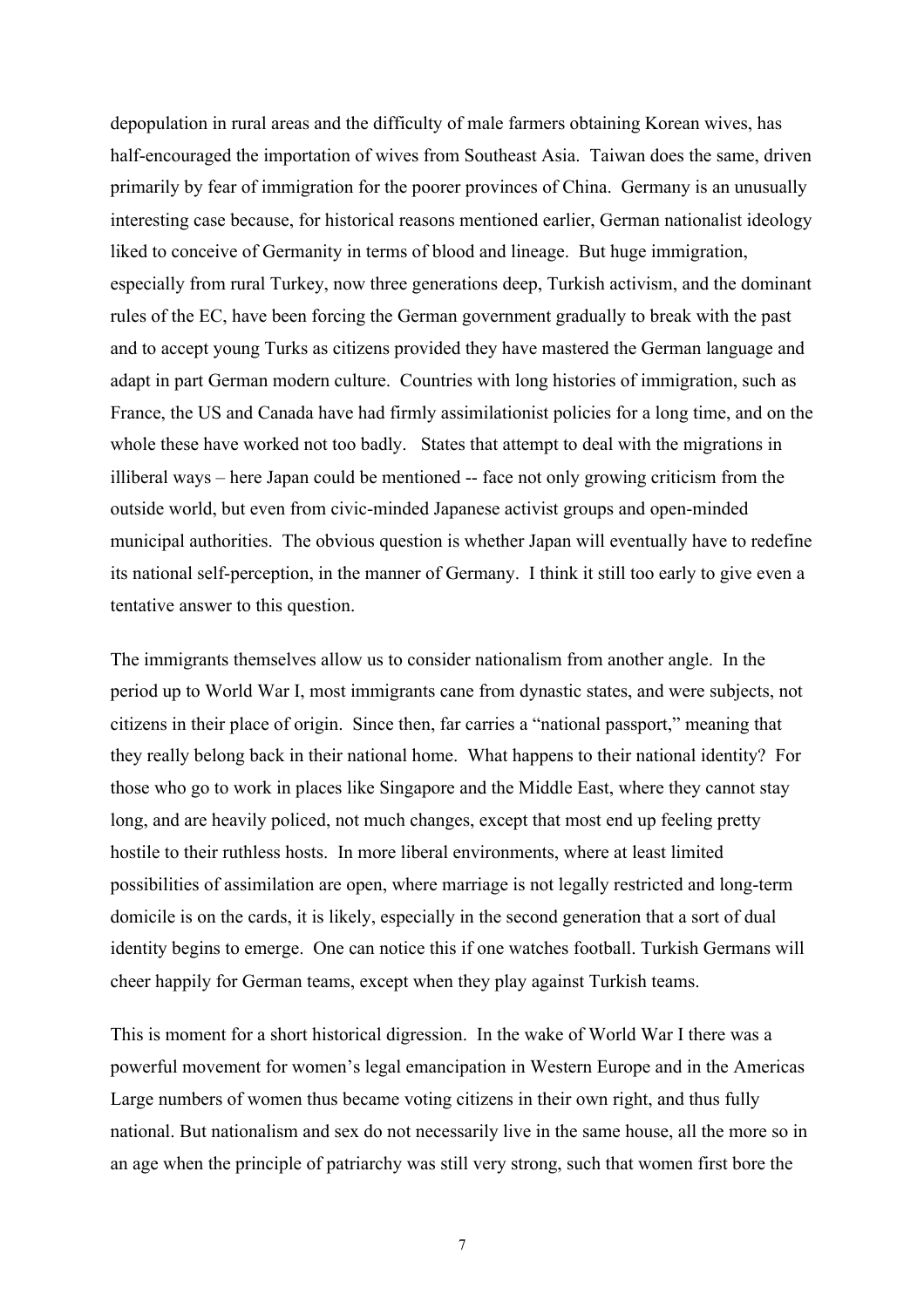surname of their father and after marriage that of their husband. In an earlier era a French woman marrying an Argentina man would immediately become an Argentian, whether she wished it or not. But after World War I, women in this position increasingly and successfully campaigned to keep their origins; nationality all their lives. This is origin of the legal status of bi-nationality, as sort of compromise between France and Argentina. The practice of perfectly legal dual citizenship has been spreading steadily ever since, no longer just for women but also for men and for children. It is obvious that the whole concept of dual citizenship would have horrified the older nationalist movements, for whom it would have implied dual and divided fundamental loyalties. But today it is a public option in many countries. One additional powerful reason for the change comes from an odd place: national militaries.

From the time of the French Revolution up to about the 1960s, conscription of adult males was both normal (given the level of development of military technology) and morally obligatory. Military service was an essential aspect of national citizenship, and one big reason for resistance to female suffrage was exactly that women were thought incapable of carrying out this patriotic duty. Today, with external conquests a thing of the past and military technology very far advanced, conscription has become obsolete, and few countries still practice it. Up till the 1930s, any American man serving in a foreign army forfeited his citizenship, but this has long been not the case anymore. One could thus argue that the decline of obligatory military service by national males has not only helped equalize the position of male and female citizens, but made dual nationality a more acceptable possibility.

Dual nationality thus represents a real and recent innovation in the history of nationalism; if it spreads further, which I think globalization will make more likely, then nationalism can be said to be still capable of change. But what impact has this new practice had on the nationalidentity formation of migrants and their descendants?

It is here that we can turn finally to the second extremely interesting – and possibly negative – side of nationalism in the new century.

It is a curious aspect of the history of major sociological concepts that they first appear long after the phenomena they describe have come into existence. "Industrialism," "capitalism," "militarism," and "nationalism" were coined decades after the things themselves were born. We should therefore be careful not to imagine that because the word "globalization" came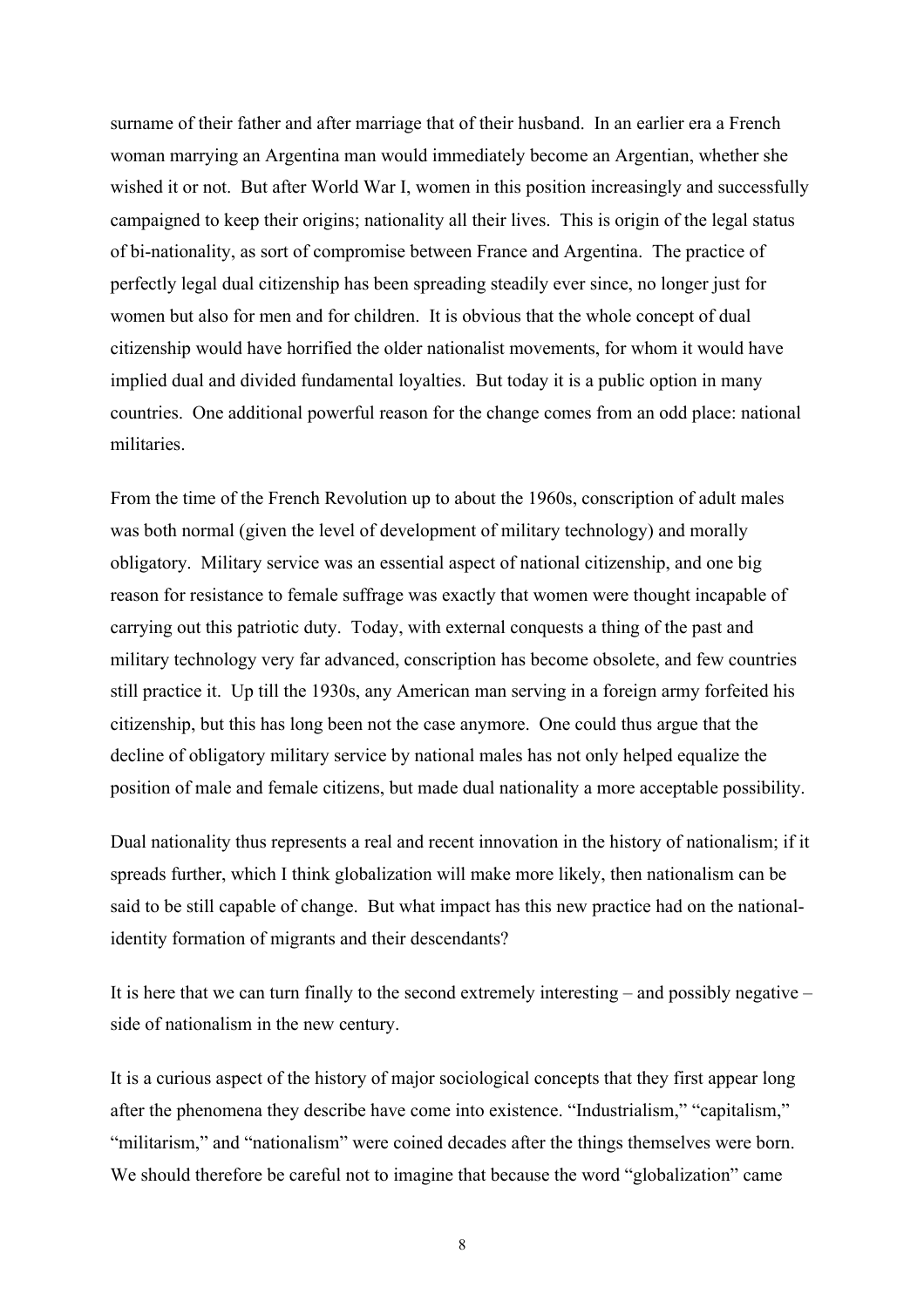into common use very recently, the thing itself is at all new. We know now that in the 19th century cross-state migrations were, proportionately, not far behind those of today. We know that in the same period, finance capital travelled across the globe even more smoothly than today. What we may, however, have forgotten is this. It is now more than a century since virtually instant communication was possible around the world. Exactly 100 years ago, President Theodore Roosevelt sent himself a round the world cable, and received is 7 minutes later. During a recent intensive study of the first great novel by the Filipino nationalist Rizal – *Noli Me Tangere* published in Berlin in 1887) – I was amazed by the number of casual references to various characters sending telegrams, inside the then very backward and remote Philippines, but also overseas. Photographs started to be sent by press-agencies as early as 1912. To say nothing of the later development of worldwide radio networks, and eventually television in its primitive and advanced forms. We could indeed say that we are now in the age of Late Globalization, or, more modestly, Middle Globalization. Obviously, the very recent spread of privately owned computers and cheap internet shops and the huge elaboration of the world-wide web represents an enormous advance from what existed thirty years ago. But what impacts have – and will have – this advance on the future of nationalism?

Ready access to the internet encourages various types of activism from many people, especially the young, in contrast to television, radio and even newspapers, which are there primarily to be passively consumed. It is much harder for the national state to control internet access, by comparison with the older mass media. Search engines make the computer offer much wider access to the past than do television and the newspapers = and on a continuous 24 hours day basis. These features make possible entry into various fantasy=worlds in which users can change their identities as they please. Furthermore, since accessing computers is in a way a lonely, asocial, activity, it also offers a convenient place for releasing anger, envy, hostility, and the like. If the experience of the United States is anything to go by, blogging messages are heavily negative, filled with rumors, slanders, and hostile insinuations. There is thus a possibility that spreading internet access actually increases political, religious, and other rifts within national states.

Another difference is also apparent. Television, radio, and newspapers, even if they have plain political positions, are nonetheless forced by markets and competition to open themselves fairly widely to a general public – domestic political news, foreign events, fashions, amusement, sports, business, education, health fads, cartoons, children's sections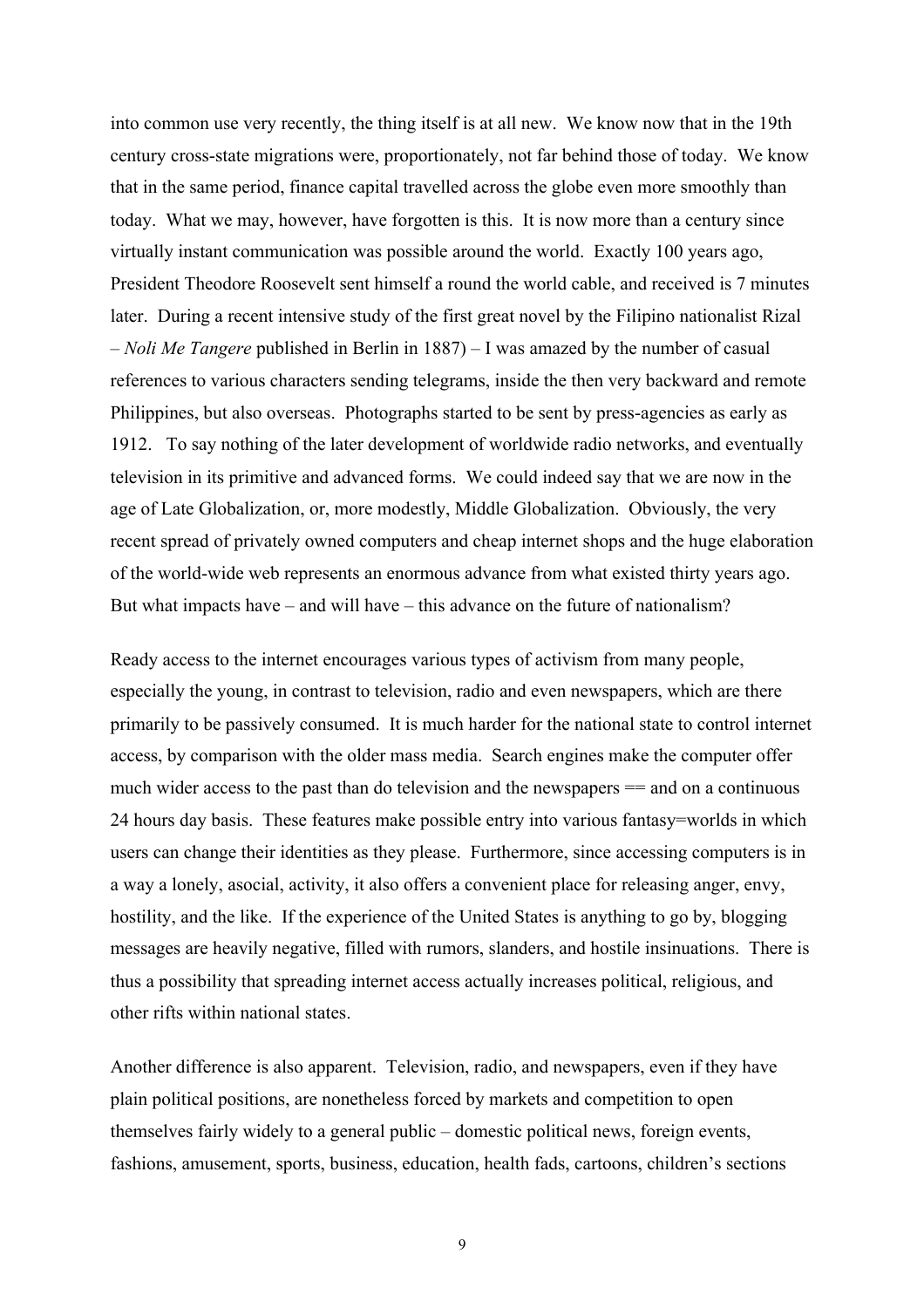and so on. They cannot afford to be aimed too narrowly. But the internet, in which the user is an active searcher, can provide a quite narrow, even monomaniacal framing for the world, in which everything unwanted or irrelevant can be instantly weeded out. One could say it opens real doors for fanaticisms.

It is likely that this form of consciousness can be especially worrying when we look at the diasporas that contemporary migrations make possible. A generation ago, immigrants intending or permitted long-term residence in other countries had no alternatives to television, radio, and newspapers for whom they were not the primary customers, so that these media tended to have assimilationist influence. But if we imagine the Indian in Canada or the Thai in Argentina today, we can suppose that they can access "India" and "Thailand" in various forms, at any time, such that the long communications distances of earlier diasporas can no longer exert their assimilationist influence. But what of India or Thailand do they access? There is a fairly successful Filipino newspaper in California which can also be accessed on the internet. Its contents are very instructive. There is always a full page devoted to crimes and disasters in the Philippines, which tell the reader that he or she did the right thing to leave for California; there are pages devoted to "Grandmother's recipes," to photos of "beautiful Philippines," to gossip about Filipino movie stars – and of course also stories about small local successes of California: Filipinos doing well in local politics, business, sports or schools. The paper constantly tells the readers never to forget being Filipino, but the picture it offers of the Philippines today is very far away from observable reality. This case, quite mild and harmless in itself, nonetheless shows us something which does not correspond to dual citizenship, but rather a sharp divorce between citizenship (American) and nation-ness (the Philippines). Nationalism is becoming portable – over long distances, long times, and even generations.

We cannot yet be sure of the long-term consequences of this apparent change in nationalism, where the basic original assumption was that Indians belonged in India and Thais in Thailand. We know that absentee voting is becoming normalized, that domestic political parties actively solicit funds from the diasporas, which small fanatical groups tend to prosper where everyday experience of life in the mother country has ceased. In the case of India, the so-called IRAs, Indians Residing Abroad, have organized themselves quite effectively to demand privileges from the government in Delhi, as well as lobbying for various policies, even if they do not carry Indian passports. Even if much of this activity is probably fairly harmless, it is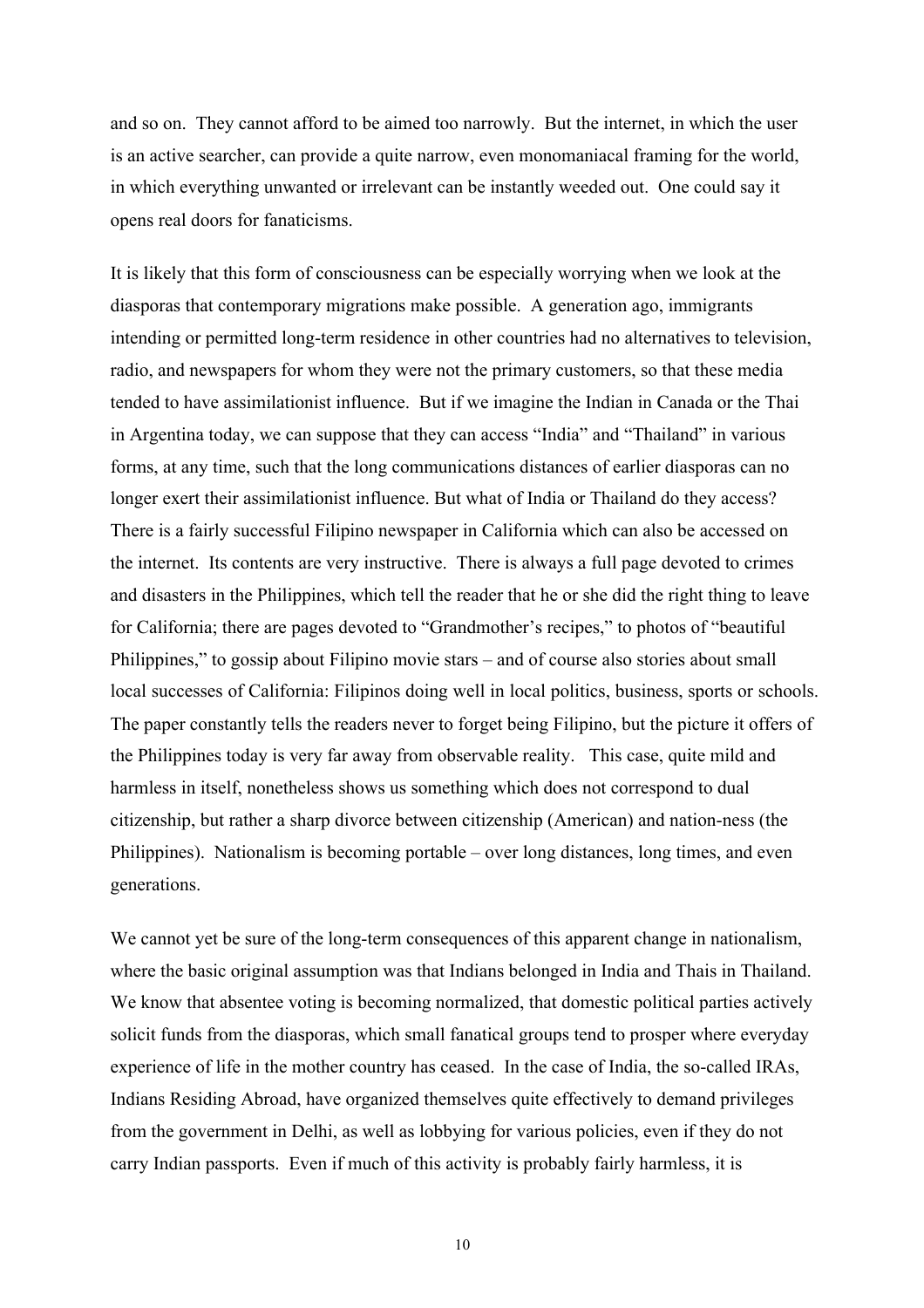nonetheless obvious that such people, active in Indian politics from far away, are not accountable to the Indian nation=state. Unaccountability in politics is, I believe, always a bad thing.

If "portable nationalism" is really a new form of nationalism, we could say that nationalism in Asia can still change, but what we cannot easily say is that new emancipatory horizons are opened up.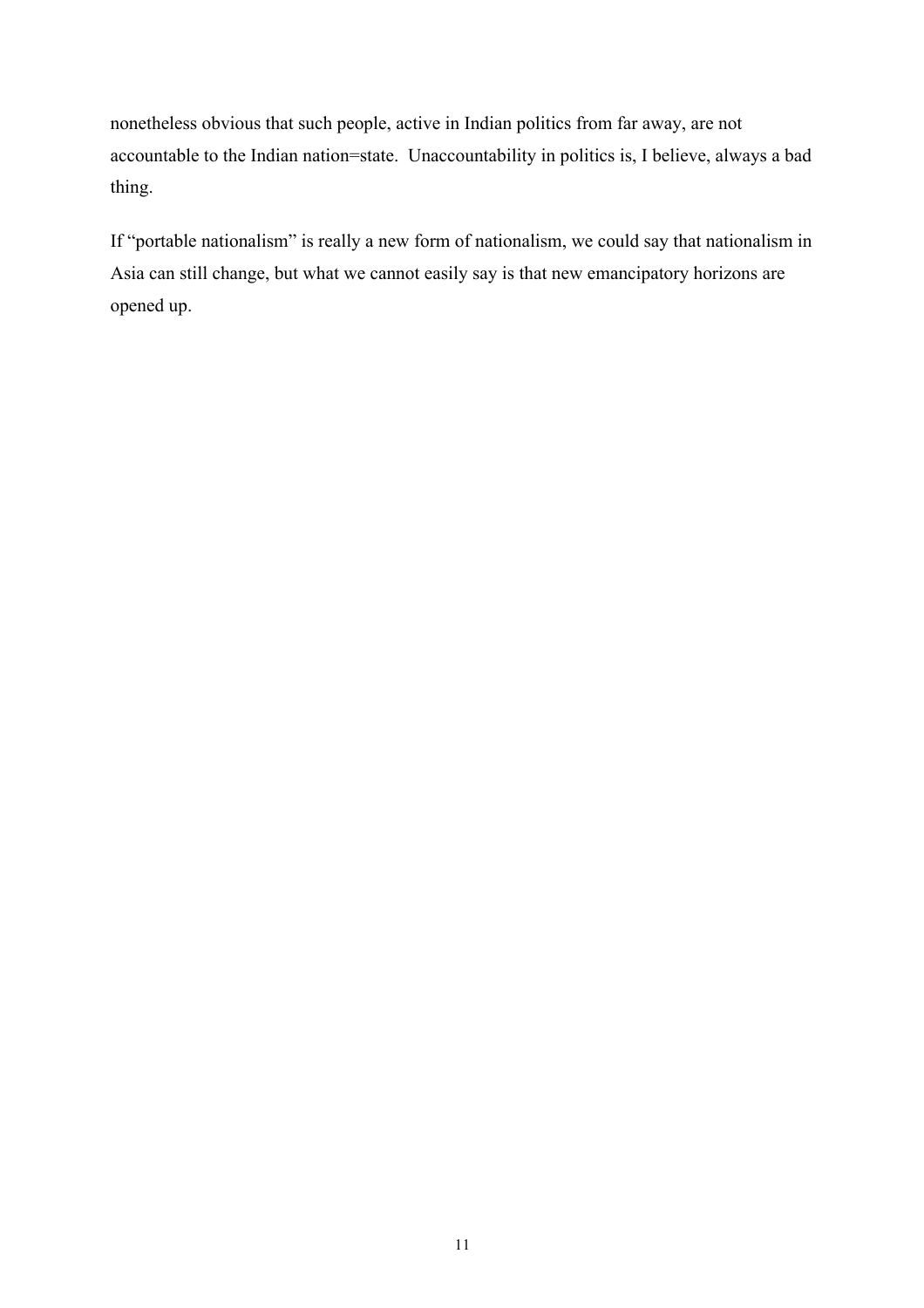Institute for Journalism, Media & Communication Studies (MEDIACOM), Keio University publishes MEDIACOM Working Paper Series electronically

 $\omega$  Copyright is held by the author or authors of the Working Paper

MEDIACOM Working Paper cannot be republished, reprinted, or reproduced in any format without the permission of the author or authors.

Note: The views expressed in each paper are those of the author or authors of the paper. They do not represent the views of Institute for Journalism, Media & Communication Studies, or Keio University.

Editor of the MEDIACOM Working Paper Series Professor YAMAMOTO Nobuto (2015-)

Institute for Journalism, Media & Communications Studies Keio University 108-8345 Tokyo, Minato-ku, Mita 2-15-45 http://www.mediacom.keio.ac.jp/english/